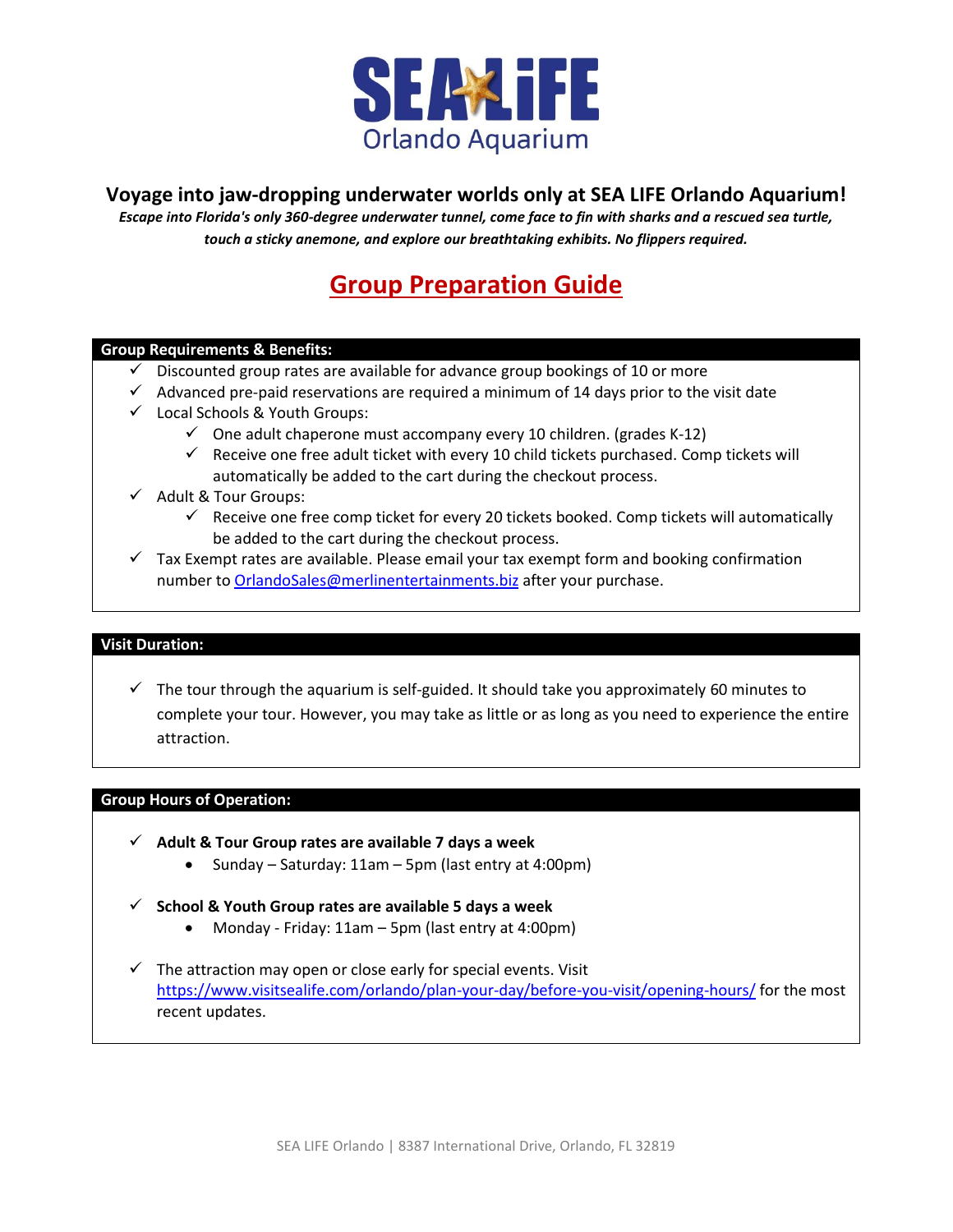- $\checkmark$  All reservations must be made online through the secure Online Booking Portal
- $\checkmark$  Group tickets are timed & dated
- $\checkmark$  Receive an instant email confirmation
- $\checkmark$  Choose electronic tickets or print at home tickets
- $\checkmark$  Tax Exempt rates are available. Please email your tax exempt form and booking confirmation number t[o OrlandoSales@merlinentertainments.biz](mailto:OrlandoSales@merlinentertainments.biz) after your purchase.

#### **Group Payment:**

- $\checkmark$  Payments must be made with a credit card at time of booking.
- $\checkmark$  Payment types accepted: Visa, MasterCard, American Express, and Discover.
- $\checkmark$  Additional tickets cannot be added to your original reservation after your order is made. We suggest booking for the maximum amount of people anticipated in your group.
- $\checkmark$  If you end up having fewer individuals than originally booked, you can contact the Group Sales Department at [OrlandoSales@merlinentertainments.biz](mailto:OrlandoSales@merlinentertainments.biz) 48 hours in advance for a partial refund of those tickets.
- $\checkmark$  If additional tickets are required upon arrival, the higher walk up group rate may apply.

## **Group Cancellation, Reschedule and No Show Policy:**

- $\checkmark$  Paid reservation may be cancelled or rescheduled any time prior to 48 hours of your original visit date by emailing [OrlandoSales@merlinentertainments.biz.](mailto:OrlandoSales@merlinentertainments.biz)
- $\checkmark$  Tickets expire on the date and time they are purchased for.
- $\checkmark$  There are NO REFUNDS on unused tickets after your visit date has passed.

#### **Location:**

 $\checkmark$  SEA LIFE Orlando is located on International Drive in the ICON Park. For guests staying on International Drive, Madame Tussauds Orlando is easily accessible by walking. The Orange County Convention Center is 1.3 miles from the attraction. 8449 International Drive, Orlando, FL 32819

#### **Arriving at the Attraction:**

#### **Motor Coach/Bus Drop Off**

- $\checkmark$  Buses can drop groups off using the bus loop located on the back side of Madame Tussauds, directly off Universal Boulevard.
- $\checkmark$  Bus Parking is FREE in the ground parking lot of ICON Park off Universal Boulevard.

#### **Entering the Attraction**

- $\checkmark$  Groups should remain pre-sorted into small groups outside of the admissions queue prior to arrival.
- $\checkmark$  Only the group leader should enter the queue line to check in the group for the day.
- $\checkmark$  Present your group order confirmation to the attractions front desk. Groups with combo tickets should arrive at the SEA LIFE admission counter to check in.
- $\checkmark$  We ask for your assistance in keeping your group together at this time as our staff will deliver the attraction's rules, provide chaperones with center brochures and provide further instruction before entering.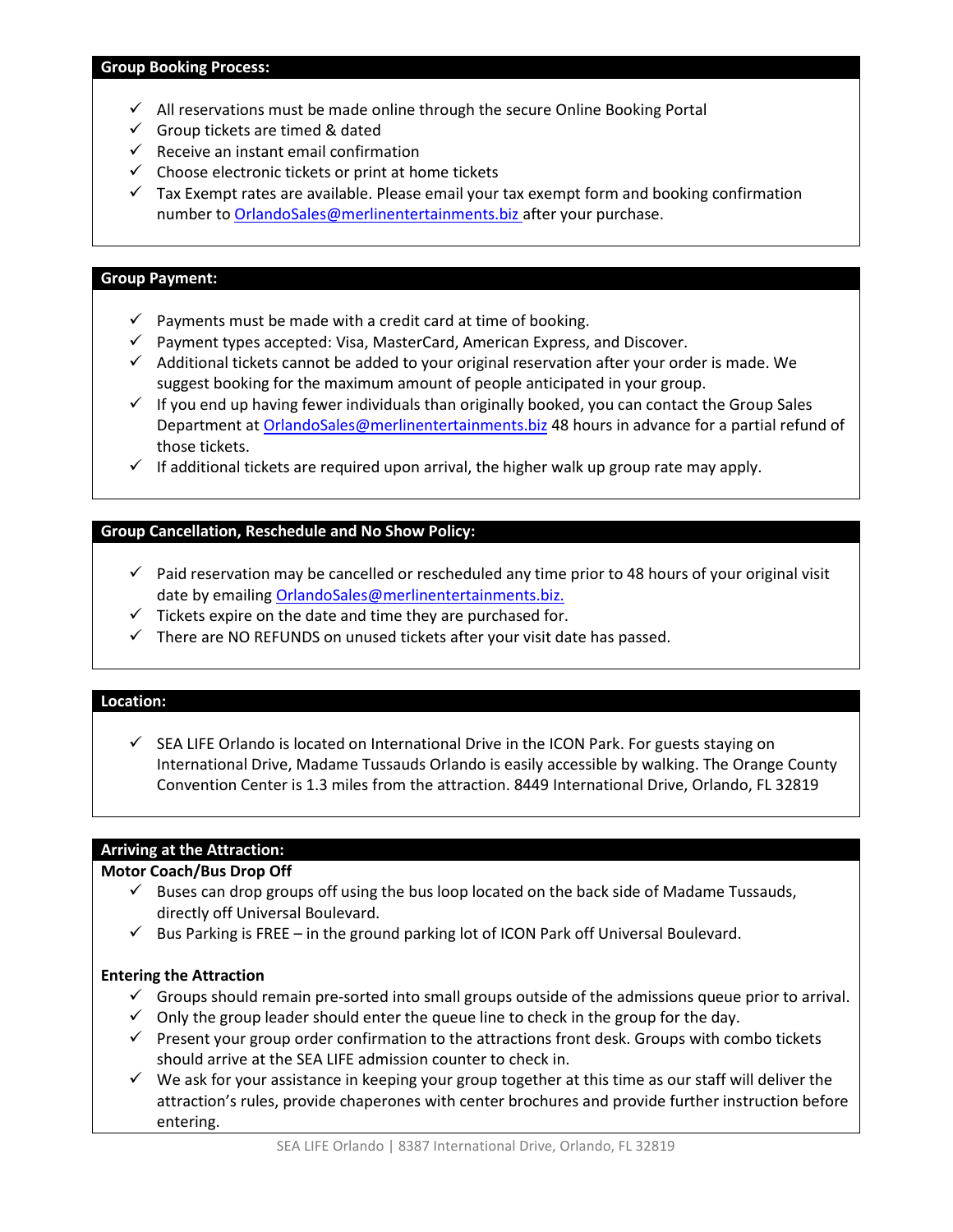#### **Amenities:**

- $\checkmark$  Gift Shop
- $\checkmark$  Restroom / changing tables
- $\checkmark$  Family restrooms
- $\checkmark$  Dining options in walking distance located in ICON Park
- $\checkmark$  Free Parking

#### **Accessibility:**

- **How does SEA LIFE accommodate Guests with disabilities?** Our facilities are designed to be fully accessible to guests with a disability. Our trained staff will ensure that guests who require assistance are transported safely by means of an elevator designated for this purpose.
- **Can I use my own wheelchair inside SEA LIFE?** Yes. You may use your own wheelchair at SEA LIFE.
- **Can I bring my Service Animal to SEA LIFE?** Service Animals are welcomed inside the attraction. At SEA LIFE, a service animal is a dog or miniature horse that is trained to do work or perform tasks for, and to assist, an individual with a disability. Service animals must be under the control of the owner at all times and should remain on a leash or in a harness. Employees are not able to take control of service animals.

#### **Safety at SEA LIFE:**

- $\checkmark$  Face masks are highly recommended during your visit.
- $\checkmark$  Implementing enhanced cleaning regimens throughout the area and increased cleaning and sanitizing of stations.
- $\checkmark$  Hand sanitizing stations will also be available and our staff are washing their hands thoroughly on a regular regimen.
- $\checkmark$  We will be limiting capacity to allow for additional space inside the aquarium.
- $\checkmark$  During your visit, SEA LIFE Orlando is only accepting contactless payment methods and the use of debit/credit cards to combat the spread of COVID-19. Please do not visit the attraction if you are displaying COVID-19 symptoms, living with someone who is, or if you are feeling ill.
- $\checkmark$  For the most recent updates to our safety guidelines, please check <https://www.visitsealife.com/orlando/plan-your-day/information/safety-at-sea-life/>

#### **Additional FAQs:**

- **Can I take a camera to SEA LIFE?** We encourage taking many photos! **However, please NO FLASH for the health and safety of our animals.** Cameras are permitted in all public areas of SEA LIFE. you are a film crew or press and need access to the attraction, please contact our press office for further information.
- **No outside food or beverage is allowed inside the attraction**
- **Storage:** Kindly make your own personal arrangements to store large bags and luggage prior to your visit to SEA LIFE Orlando.
- **Weapons:** Help make SEA LIFE a safe place for fellow patrons and staff by leaving weapons of any kind at home.
- For the most recent updates to our FAQs, please check  $\frac{https://www.visitsealife.com/orlando/plan-}{https://www.visitsealife.com/orlando/plan-}$ [your-day/](https://www.visitsealife.com/orlando/plan-your-day/)